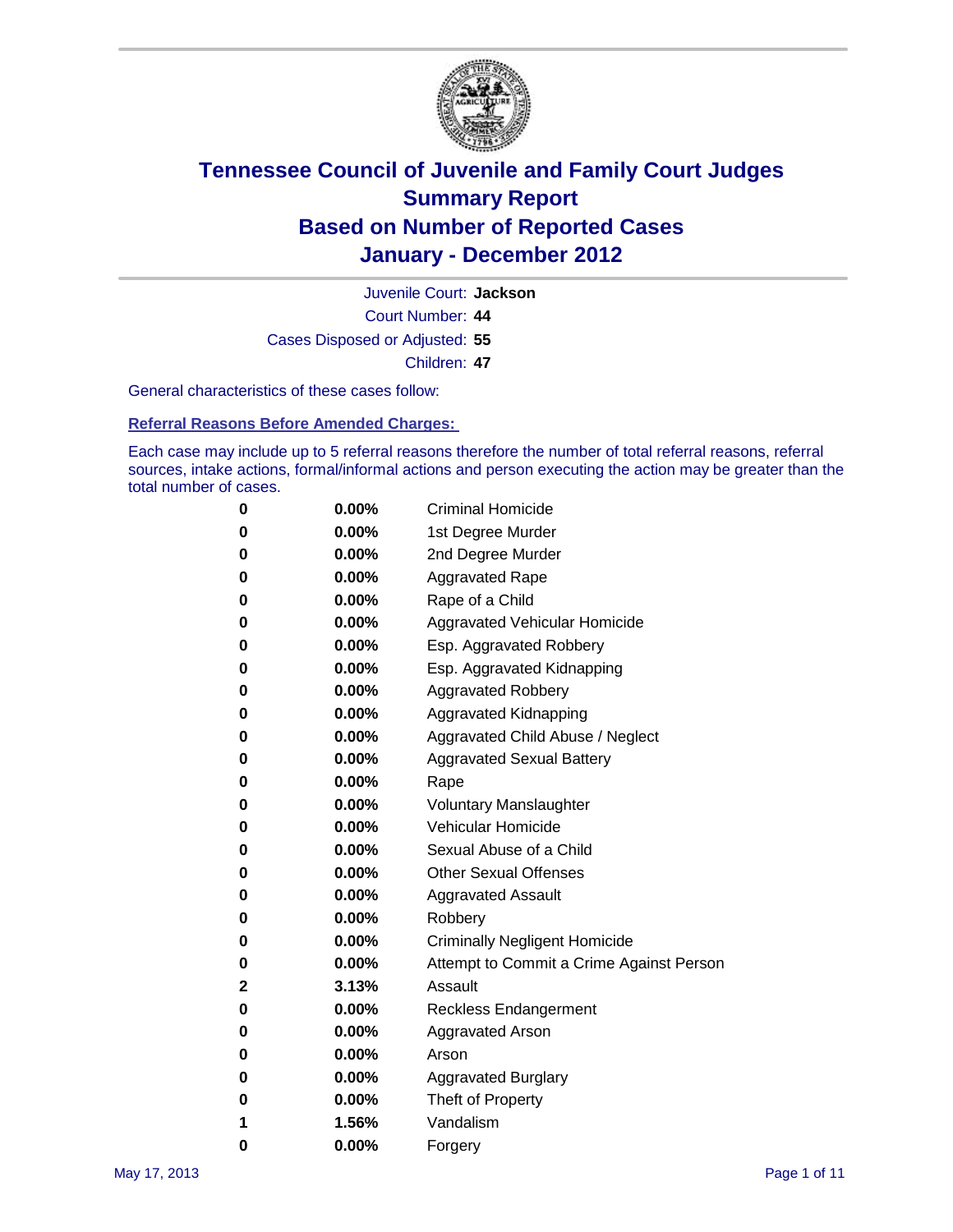

Juvenile Court: **Jackson**

Court Number: **44**

Cases Disposed or Adjusted: **55**

Children: **47**

#### **Referral Reasons Before Amended Charges:**

Each case may include up to 5 referral reasons therefore the number of total referral reasons, referral sources, intake actions, formal/informal actions and person executing the action may be greater than the total number of cases.

| 0  | 0.00%  | <b>Worthless Checks</b>                                     |  |  |  |
|----|--------|-------------------------------------------------------------|--|--|--|
| 0  | 0.00%  | Illegal Possession / Fraudulent Use of Credit / Debit Cards |  |  |  |
| 0  | 0.00%  | <b>Burglary</b>                                             |  |  |  |
| 0  | 0.00%  | Unauthorized Use of a Vehicle                               |  |  |  |
| 0  | 0.00%  | <b>Cruelty to Animals</b>                                   |  |  |  |
| 0  | 0.00%  | Sale of Controlled Substances                               |  |  |  |
| 0  | 0.00%  | <b>Other Drug Offenses</b>                                  |  |  |  |
| 4  | 6.25%  | <b>Possession of Controlled Substances</b>                  |  |  |  |
| 0  | 0.00%  | <b>Criminal Attempt</b>                                     |  |  |  |
| 0  | 0.00%  | Carrying Weapons on School Property                         |  |  |  |
| 0  | 0.00%  | Unlawful Carrying / Possession of a Weapon                  |  |  |  |
| 0  | 0.00%  | <b>Evading Arrest</b>                                       |  |  |  |
| 0  | 0.00%  | Escape                                                      |  |  |  |
| 0  | 0.00%  | Driving Under Influence (DUI)                               |  |  |  |
| 1  | 1.56%  | Possession / Consumption of Alcohol                         |  |  |  |
| 0  | 0.00%  | Resisting Stop, Frisk, Halt, Arrest or Search               |  |  |  |
| 0  | 0.00%  | <b>Aggravated Criminal Trespass</b>                         |  |  |  |
| 0  | 0.00%  | Harassment                                                  |  |  |  |
| 0  | 0.00%  | Failure to Appear                                           |  |  |  |
| 1  | 1.56%  | Filing a False Police Report                                |  |  |  |
| 0  | 0.00%  | Criminal Impersonation                                      |  |  |  |
| 0  | 0.00%  | <b>Disorderly Conduct</b>                                   |  |  |  |
| 0  | 0.00%  | <b>Criminal Trespass</b>                                    |  |  |  |
| 0  | 0.00%  | <b>Public Intoxication</b>                                  |  |  |  |
| 0  | 0.00%  | Gambling                                                    |  |  |  |
| 39 | 60.94% | <b>Traffic</b>                                              |  |  |  |
| 0  | 0.00%  | <b>Local Ordinances</b>                                     |  |  |  |
| 0  | 0.00%  | Violation of Wildlife Regulations                           |  |  |  |
| 0  | 0.00%  | Contempt of Court                                           |  |  |  |
| 4  | 6.25%  | Violation of Probation                                      |  |  |  |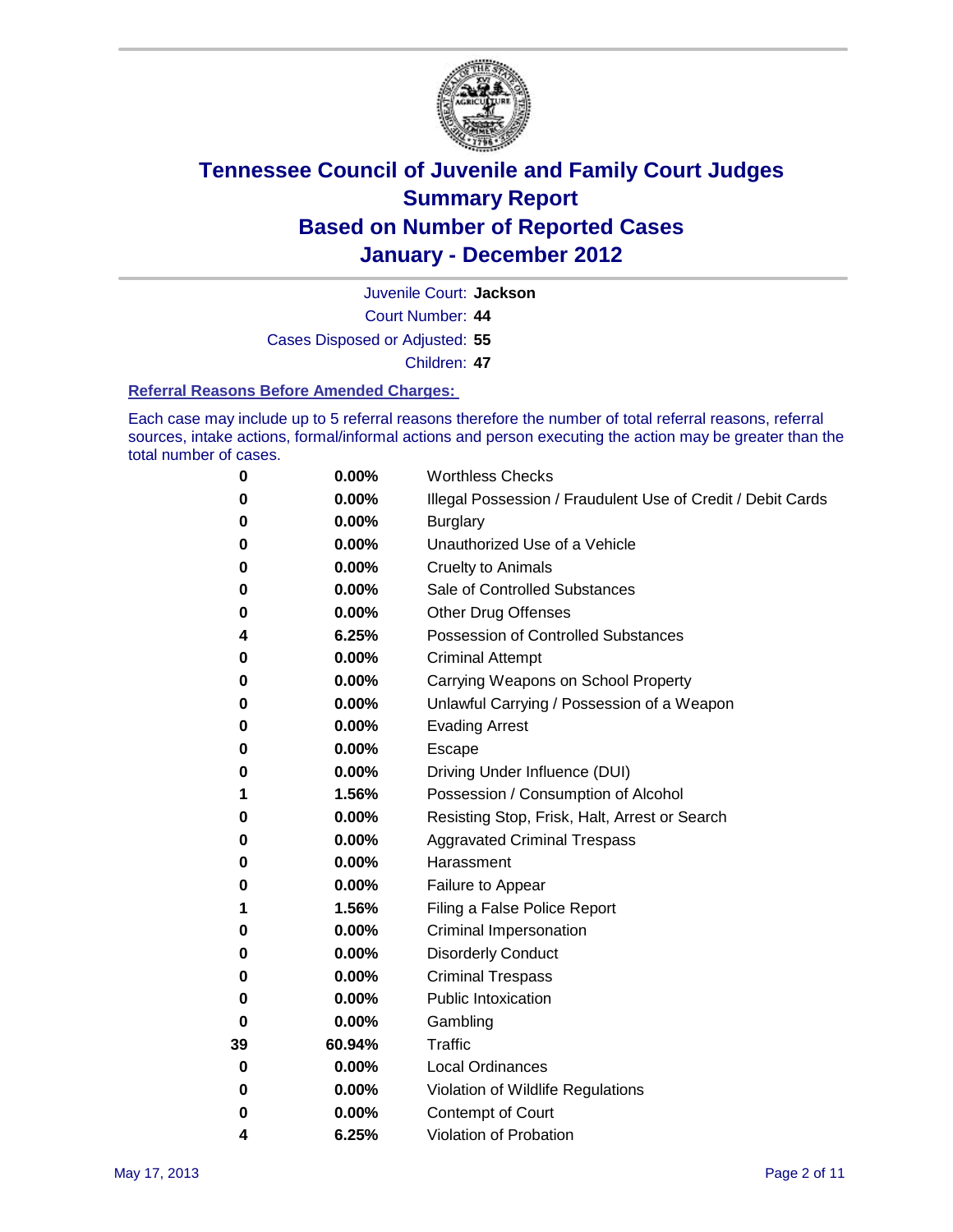

Juvenile Court: **Jackson**

Court Number: **44**

Cases Disposed or Adjusted: **55**

Children: **47**

#### **Referral Reasons Before Amended Charges:**

Each case may include up to 5 referral reasons therefore the number of total referral reasons, referral sources, intake actions, formal/informal actions and person executing the action may be greater than the total number of cases.

| 0            | 0.00%    | Violation of Aftercare                 |
|--------------|----------|----------------------------------------|
| 4            | 6.25%    | <b>Unruly Behavior</b>                 |
| $\mathbf{2}$ | 3.13%    | Truancy                                |
| 0            | $0.00\%$ | In-State Runaway                       |
| 0            | 0.00%    | Out-of-State Runaway                   |
| 3            | 4.69%    | Possession of Tobacco Products         |
| 0            | 0.00%    | Violation of a Valid Court Order       |
| 0            | 0.00%    | Violation of Curfew                    |
| 0            | 0.00%    | Sexually Abused Child                  |
| 0            | 0.00%    | <b>Physically Abused Child</b>         |
| 3            | 4.69%    | Dependency / Neglect                   |
| 0            | 0.00%    | <b>Termination of Parental Rights</b>  |
| 0            | $0.00\%$ | <b>Violation of Pretrial Diversion</b> |
| 0            | 0.00%    | Violation of Informal Adjustment       |
| 0            | $0.00\%$ | <b>Judicial Review</b>                 |
| 0            | 0.00%    | <b>Administrative Review</b>           |
| 0            | $0.00\%$ | <b>Foster Care Review</b>              |
| 0            | 0.00%    | Custody                                |
| 0            | $0.00\%$ | Visitation                             |
| 0            | $0.00\%$ | Paternity / Legitimation               |
| 0            | 0.00%    | <b>Child Support</b>                   |
| 0            | $0.00\%$ | <b>Request for Medical Treatment</b>   |
| 0            | 0.00%    | <b>Consent to Marry</b>                |
| 0            | 0.00%    | Other                                  |
| 64           | 100.00%  | <b>Total Referrals</b>                 |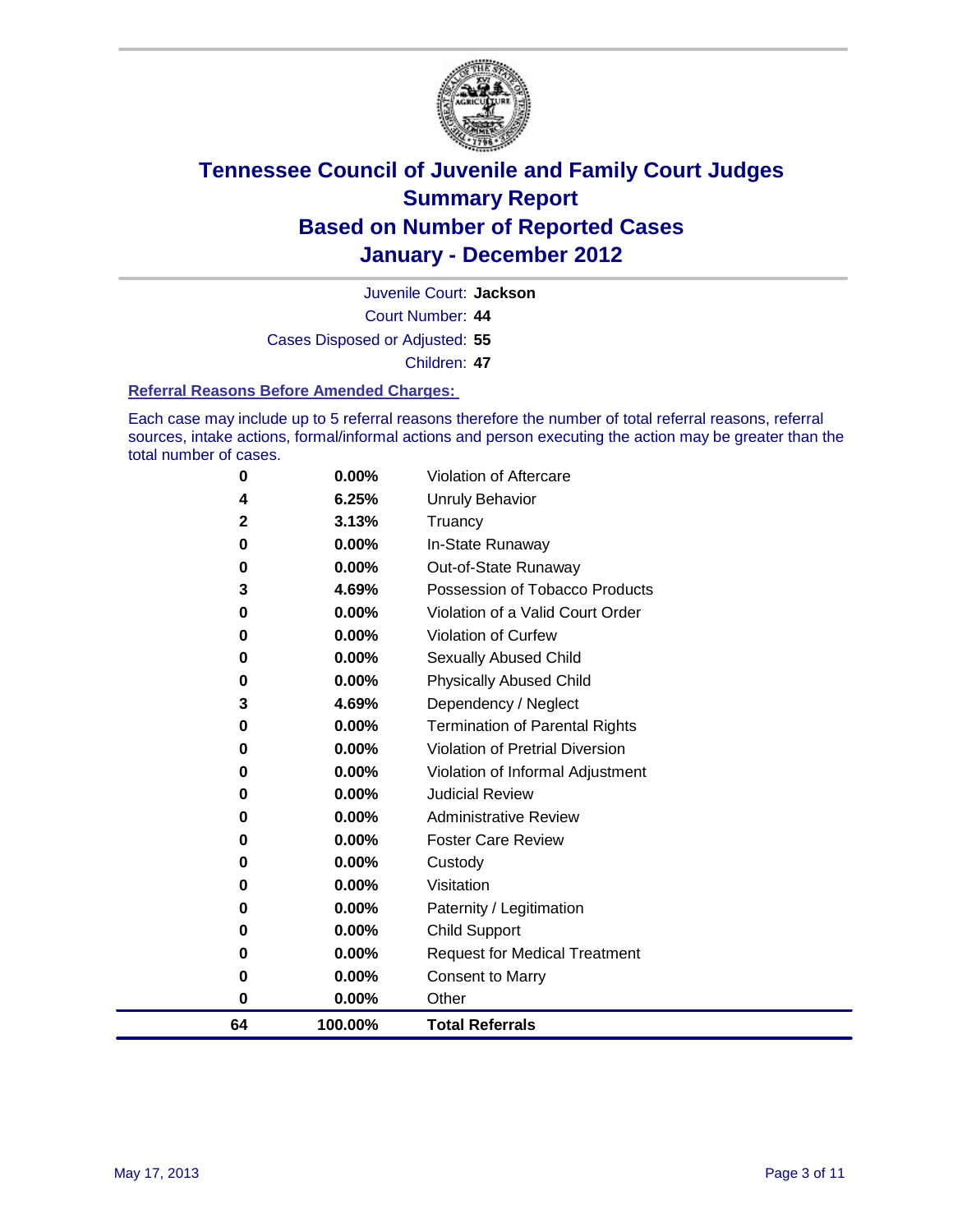

|                            |                                | Juvenile Court: Jackson           |
|----------------------------|--------------------------------|-----------------------------------|
|                            |                                | Court Number: 44                  |
|                            | Cases Disposed or Adjusted: 55 |                                   |
|                            |                                | Children: 47                      |
| <b>Referral Sources: 1</b> |                                |                                   |
| 43                         | 67.19%                         | Law Enforcement                   |
| $\mathbf{2}$               | 3.13%                          | Parents                           |
| 0                          | 0.00%                          | <b>Relatives</b>                  |
| 0                          | 0.00%                          | Self                              |
| 12                         | 18.75%                         | School                            |
| 0                          | $0.00\%$                       | <b>CSA</b>                        |
| 4                          | 6.25%                          | <b>DCS</b>                        |
| 1                          | 1.56%                          | Other State Department            |
| 0                          | $0.00\%$                       | <b>District Attorney's Office</b> |
| 2                          | 3.13%                          | <b>Court Staff</b>                |
| 0                          | 0.00%                          | Social Agency                     |
| 0                          | $0.00\%$                       | <b>Other Court</b>                |
| 0                          | 0.00%                          | Victim                            |
| 0                          | $0.00\%$                       | Child & Parent                    |
| 0                          | $0.00\%$                       | Hospital                          |
| 0                          | $0.00\%$                       | Unknown                           |
| 0                          | 0.00%                          | Other                             |
| 64                         | 100.00%                        | <b>Total Referral Sources</b>     |

### **Age of Child at Referral: 2**

| 47           | 100.00% | <b>Total Child Count</b> |
|--------------|---------|--------------------------|
| 0            | 0.00%   | <b>Unknown</b>           |
| 0            | 0.00%   | Ages 19 and Over         |
| 26           | 55.32%  | Ages 17 through 18       |
| 15           | 31.91%  | Ages 15 through 16       |
| 3            | 6.38%   | Ages 13 through 14       |
| 1            | 2.13%   | Ages 11 through 12       |
| $\mathbf{2}$ | 4.26%   | Ages 10 and Under        |
|              |         |                          |

<sup>1</sup> If different than number of Referral Reasons (64), verify accuracy of your court's data.

<sup>2</sup> One child could be counted in multiple categories, verify accuracy of your court's data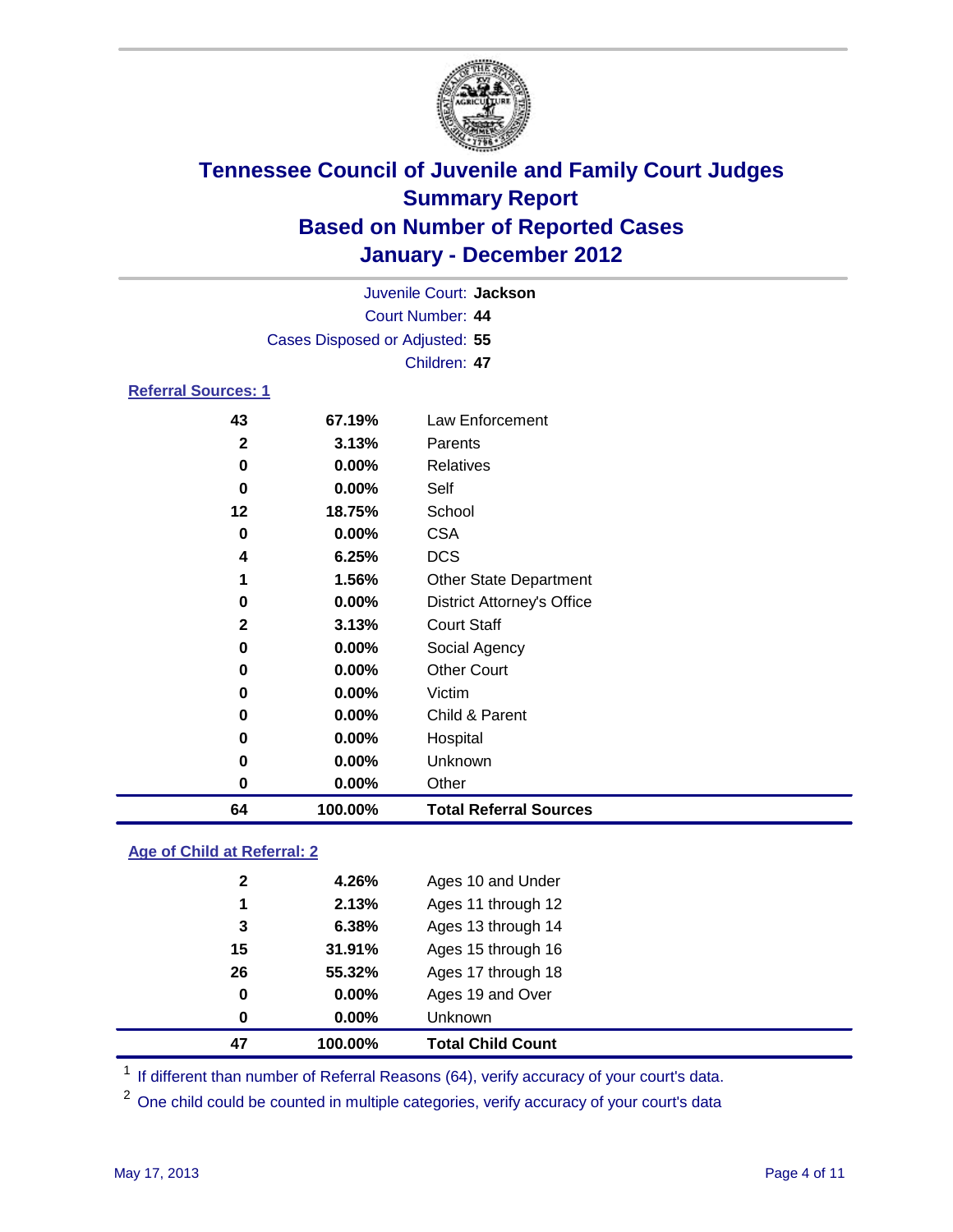

| Juvenile Court: Jackson                 |                                |                          |  |  |  |
|-----------------------------------------|--------------------------------|--------------------------|--|--|--|
| Court Number: 44                        |                                |                          |  |  |  |
|                                         | Cases Disposed or Adjusted: 55 |                          |  |  |  |
|                                         |                                | Children: 47             |  |  |  |
| Sex of Child: 1                         |                                |                          |  |  |  |
| 29                                      | 61.70%                         | Male                     |  |  |  |
| 18                                      | 38.30%                         | Female                   |  |  |  |
| $\mathbf 0$                             | 0.00%                          | Unknown                  |  |  |  |
| 47                                      | 100.00%                        | <b>Total Child Count</b> |  |  |  |
| <b>Race of Child: 1</b>                 |                                |                          |  |  |  |
| 47                                      | 100.00%                        | White                    |  |  |  |
| $\mathbf 0$                             | 0.00%                          | African American         |  |  |  |
| 0                                       | 0.00%                          | Native American          |  |  |  |
| 0                                       | 0.00%                          | Asian                    |  |  |  |
| 0                                       | 0.00%                          | Mixed                    |  |  |  |
| $\mathbf 0$                             | 0.00%                          | Unknown                  |  |  |  |
| 47                                      | 100.00%                        | <b>Total Child Count</b> |  |  |  |
| <b>Hispanic Origin: 1</b>               |                                |                          |  |  |  |
| $\mathbf 0$                             | 0.00%                          | Yes                      |  |  |  |
| 47                                      | 100.00%                        | No                       |  |  |  |
| $\mathbf 0$                             | 0.00%                          | Unknown                  |  |  |  |
| 47                                      | 100.00%                        | <b>Total Child Count</b> |  |  |  |
| <b>School Enrollment of Children: 1</b> |                                |                          |  |  |  |
| 31                                      | 65.96%                         | Yes                      |  |  |  |
| $\mathbf{2}$                            | 4.26%                          | No                       |  |  |  |
| 14                                      | 29.79%                         | Unknown                  |  |  |  |
| 47                                      | 100.00%                        | <b>Total Child Count</b> |  |  |  |

One child could be counted in multiple categories, verify accuracy of your court's data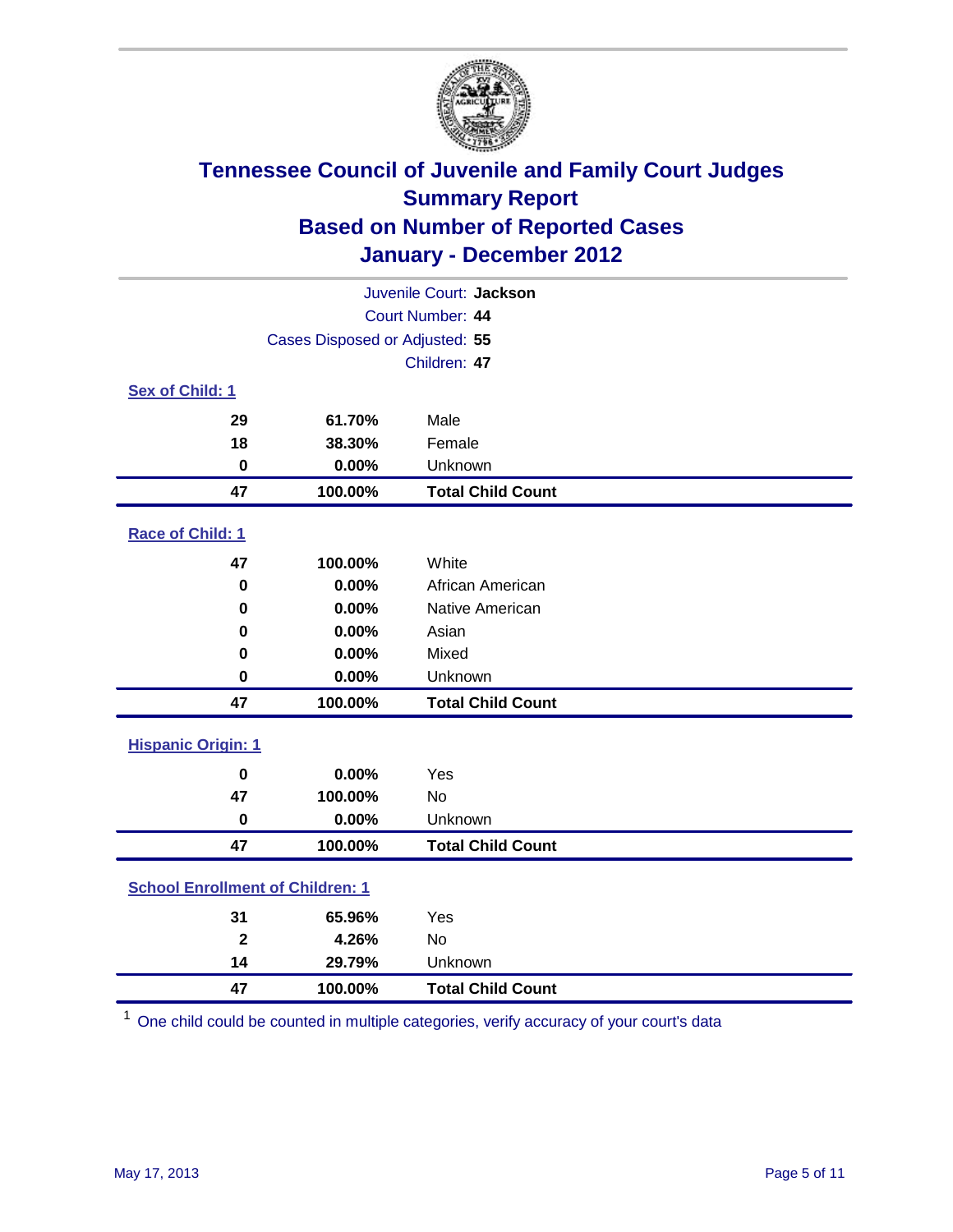

Court Number: **44** Juvenile Court: **Jackson** Cases Disposed or Adjusted: **55** Children: **47 Living Arrangement of Child at Time of Referral: 1 14.89%** With Both Biological Parents **0.00%** With Father and Stepmother **2.13%** With Mother and Stepfather **17.02%** With Mother

| 47 | 100.00%  | <b>Total Child Count</b>     |
|----|----------|------------------------------|
| 0  | $0.00\%$ | Other                        |
| 22 | 46.81%   | Unknown                      |
| 0  | $0.00\%$ | Independent                  |
| 0  | $0.00\%$ | In an Institution            |
| 0  | $0.00\%$ | In a Residential Center      |
| 1  | 2.13%    | In a Group Home              |
| 0  | $0.00\%$ | With Foster Family           |
| 1  | 2.13%    | <b>With Adoptive Parents</b> |
| 2  | 4.26%    | <b>With Relatives</b>        |
| 5  | 10.64%   | With Father                  |

### **Type of Detention: 2**

| 55 | 100.00%  | <b>Total Detention Count</b> |  |
|----|----------|------------------------------|--|
| 0  | 0.00%    | Other                        |  |
| 55 | 100.00%  | Does Not Apply               |  |
| 0  | 0.00%    | <b>Unknown</b>               |  |
| 0  | $0.00\%$ | <b>Psychiatric Hospital</b>  |  |
| 0  | 0.00%    | Jail - No Separation         |  |
| 0  | $0.00\%$ | Jail - Partial Separation    |  |
| 0  | 0.00%    | Jail - Complete Separation   |  |
| 0  | 0.00%    | Juvenile Detention Facility  |  |
| 0  | $0.00\%$ | Non-Secure Placement         |  |
|    |          |                              |  |

<sup>1</sup> One child could be counted in multiple categories, verify accuracy of your court's data

<sup>2</sup> If different than number of Cases (55) verify accuracy of your court's data.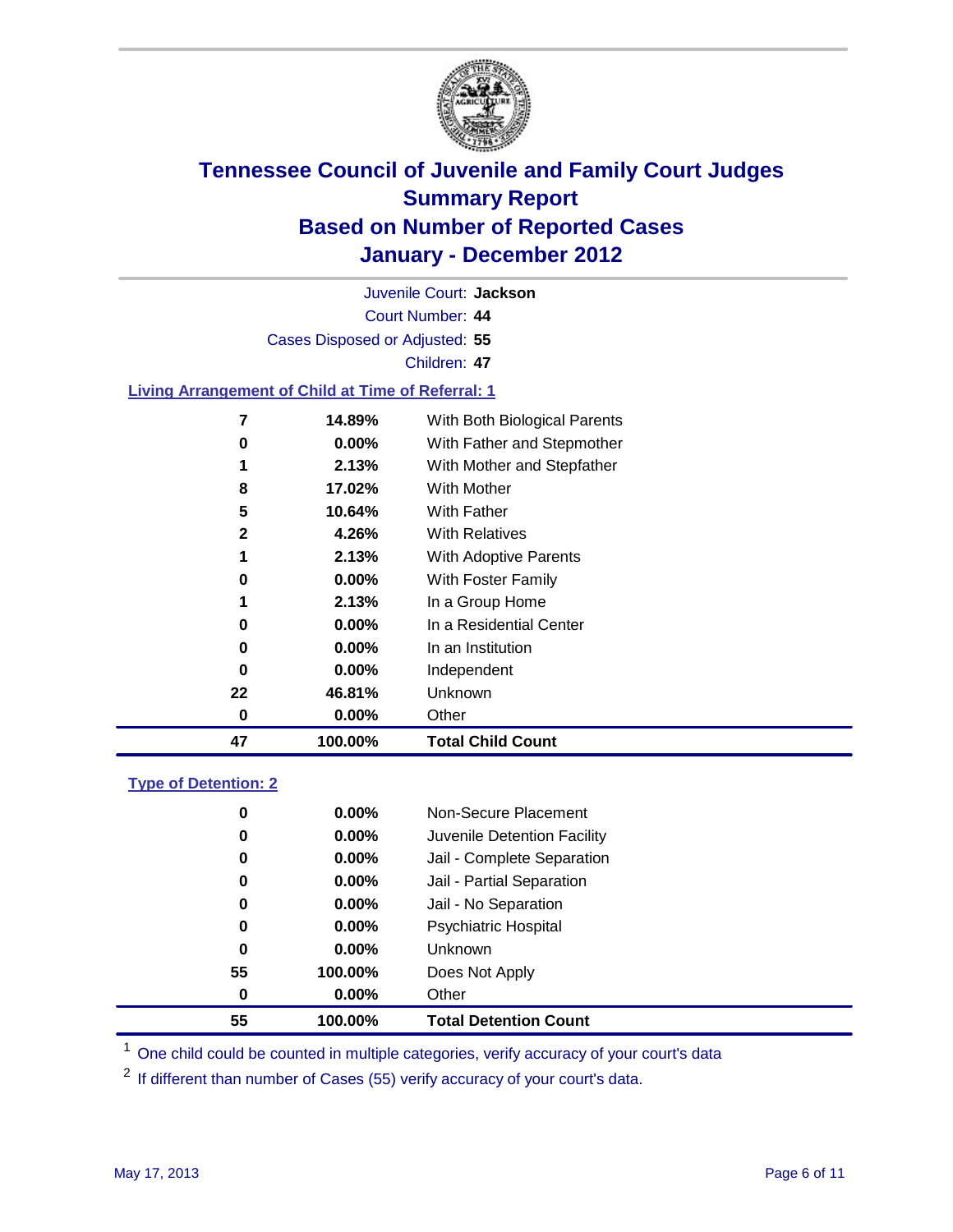

|                                                    | Juvenile Court: Jackson |                                      |  |  |  |
|----------------------------------------------------|-------------------------|--------------------------------------|--|--|--|
|                                                    | Court Number: 44        |                                      |  |  |  |
| Cases Disposed or Adjusted: 55                     |                         |                                      |  |  |  |
| Children: 47                                       |                         |                                      |  |  |  |
| <b>Placement After Secure Detention Hearing: 1</b> |                         |                                      |  |  |  |
| 0                                                  | 0.00%                   | Returned to Prior Living Arrangement |  |  |  |
| $\bf{0}$                                           | 0.00%                   | Juvenile Detention Facility          |  |  |  |
| $\bf{0}$                                           | 0.00%                   | Jail                                 |  |  |  |
| 0                                                  | 0.00%                   | Shelter / Group Home                 |  |  |  |
| $\bf{0}$                                           | 0.00%                   | <b>Foster Family Home</b>            |  |  |  |
| 0                                                  | 0.00%                   | <b>Psychiatric Hospital</b>          |  |  |  |
| $\bf{0}$                                           | 0.00%                   | Unknown                              |  |  |  |
| 55                                                 | 100.00%                 | Does Not Apply                       |  |  |  |
| $\mathbf 0$                                        | 0.00%                   | Other                                |  |  |  |
| 55                                                 | 100.00%                 | <b>Total Placement Count</b>         |  |  |  |
|                                                    |                         |                                      |  |  |  |
| <b>Intake Actions: 2</b>                           |                         |                                      |  |  |  |
| 19                                                 | 29.69%                  | <b>Petition Filed</b>                |  |  |  |
| 0                                                  | 0.00%                   | <b>Motion Filed</b>                  |  |  |  |
| 43                                                 | 67.19%                  | <b>Citation Processed</b>            |  |  |  |
| $\bf{0}$                                           | 0.00%                   | Notification of Paternity Processed  |  |  |  |
| $\mathbf 2$                                        | 3.13%                   | Scheduling of Judicial Review        |  |  |  |
| $\bf{0}$                                           | 0.00%                   | Scheduling of Administrative Review  |  |  |  |
| 0                                                  | 0.00%                   | Scheduling of Foster Care Review     |  |  |  |
| $\bf{0}$                                           | 0.00%                   | Unknown                              |  |  |  |
| 0                                                  | 0.00%                   | Does Not Apply                       |  |  |  |
| $\pmb{0}$                                          | 0.00%                   | Other                                |  |  |  |

<sup>1</sup> If different than number of Cases (55) verify accuracy of your court's data.

<sup>2</sup> If different than number of Referral Reasons (64), verify accuracy of your court's data.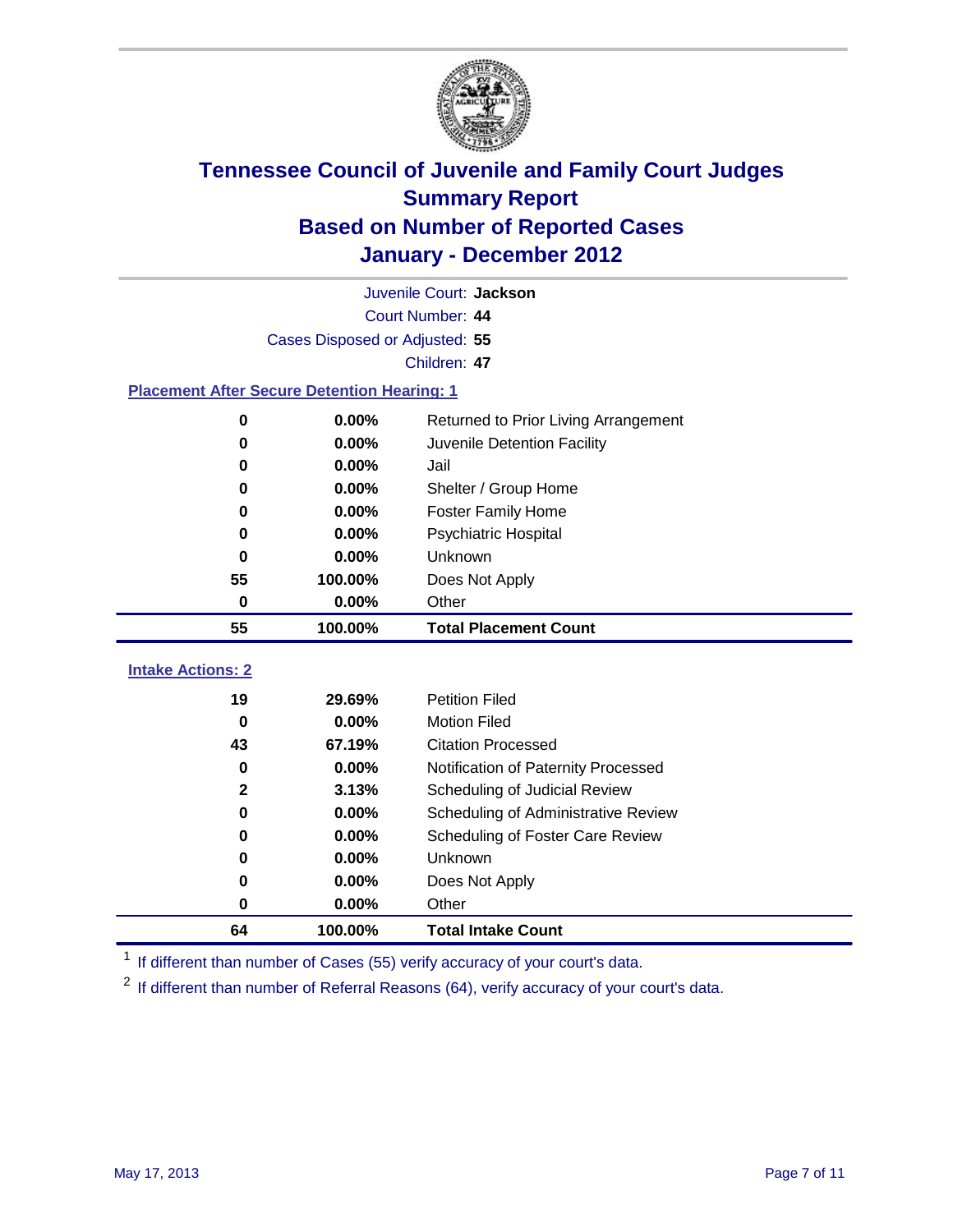

Court Number: **44** Juvenile Court: **Jackson** Cases Disposed or Adjusted: **55** Children: **47**

#### **Last Grade Completed by Child: 1**

| 0            | 0.00%   | Too Young for School         |
|--------------|---------|------------------------------|
| 0            | 0.00%   | Preschool                    |
| 0            | 0.00%   | Kindergarten                 |
| 0            | 0.00%   | 1st Grade                    |
| 0            | 0.00%   | 2nd Grade                    |
| 0            | 0.00%   | 3rd Grade                    |
| 0            | 0.00%   | 4th Grade                    |
| 1            | 2.13%   | 5th Grade                    |
| 2            | 4.26%   | 6th Grade                    |
| 1            | 2.13%   | 7th Grade                    |
| $\mathbf 2$  | 4.26%   | 8th Grade                    |
| $\mathbf{2}$ | 4.26%   | 9th Grade                    |
| 5            | 10.64%  | 10th Grade                   |
| 11           | 23.40%  | 11th Grade                   |
| $\mathbf 2$  | 4.26%   | 12th Grade                   |
| 0            | 0.00%   | Non-Graded Special Ed        |
| 0            | 0.00%   | <b>GED</b>                   |
| 0            | 0.00%   | Graduated                    |
| 0            | 0.00%   | <b>Never Attended School</b> |
| 21           | 44.68%  | Unknown                      |
| $\mathbf 0$  | 0.00%   | Other                        |
| 47           | 100.00% | <b>Total Child Count</b>     |

### **Enrolled in Special Education: 1**

| 47 | 100.00%  | <b>Total Child Count</b> |  |
|----|----------|--------------------------|--|
| 21 | 44.68%   | Unknown                  |  |
| 26 | 55.32%   | No                       |  |
| 0  | $0.00\%$ | Yes                      |  |
|    |          |                          |  |

One child could be counted in multiple categories, verify accuracy of your court's data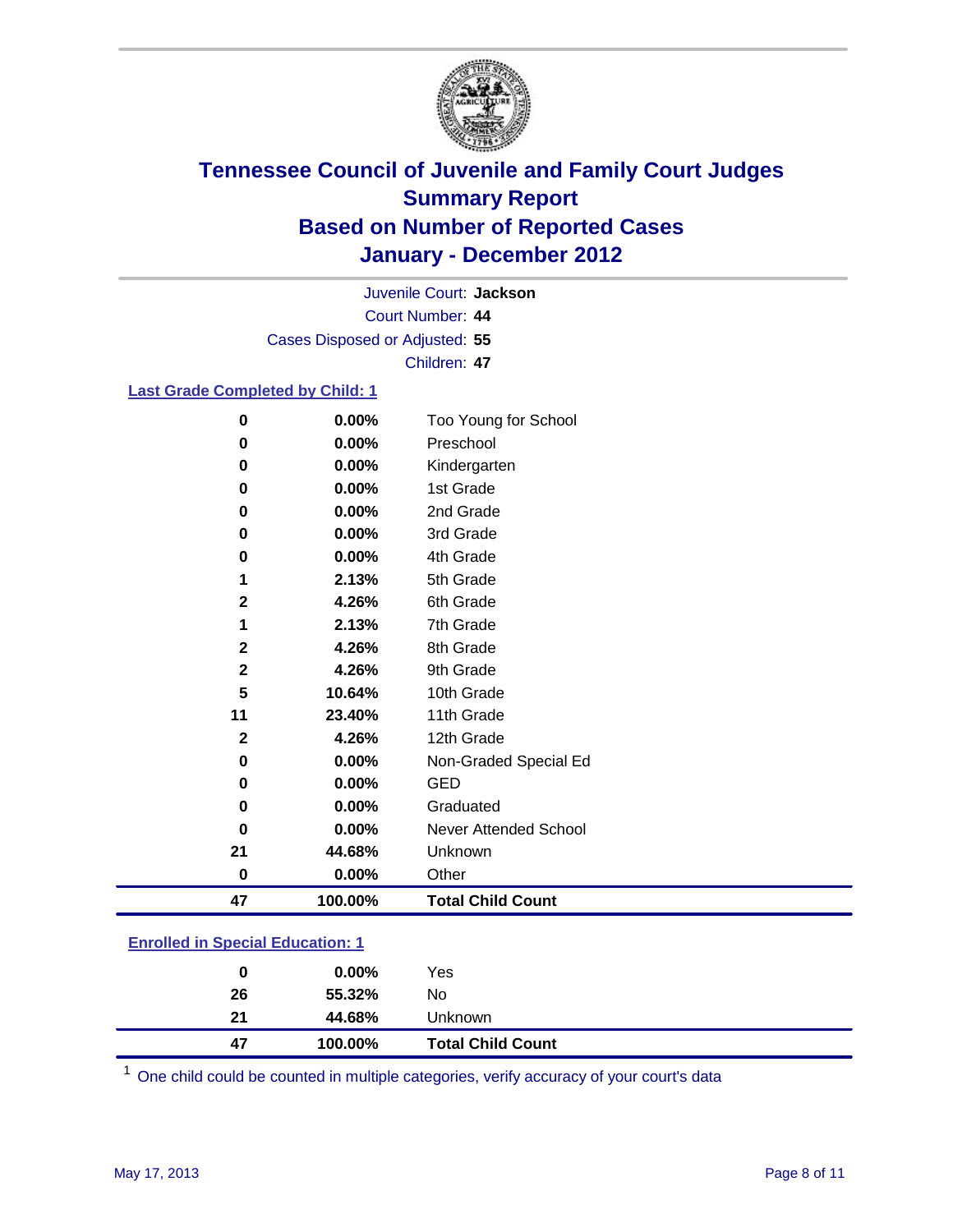

| Juvenile Court: Jackson      |                                |                           |  |  |
|------------------------------|--------------------------------|---------------------------|--|--|
|                              | Court Number: 44               |                           |  |  |
|                              | Cases Disposed or Adjusted: 55 |                           |  |  |
|                              | Children: 47                   |                           |  |  |
| <b>Action Executed By: 1</b> |                                |                           |  |  |
| 64                           | 100.00%                        | Judge                     |  |  |
| 0                            | 0.00%                          | Magistrate                |  |  |
| 0                            | 0.00%                          | YSO                       |  |  |
| 0                            | 0.00%                          | Other                     |  |  |
| 0                            | 0.00%                          | Unknown                   |  |  |
| 64                           | 100.00%                        | <b>Total Action Count</b> |  |  |

### **Formal / Informal Actions: 1**

| 44 | 68.75%   | Dismissed                                        |
|----|----------|--------------------------------------------------|
| 3  | 4.69%    | Retired / Nolle Prosequi                         |
| 13 | 20.31%   | <b>Complaint Substantiated Delinquent</b>        |
|    | 1.56%    | <b>Complaint Substantiated Status Offender</b>   |
| 0  | 0.00%    | <b>Complaint Substantiated Dependent/Neglect</b> |
| 0  | 0.00%    | <b>Complaint Substantiated Abused</b>            |
| 0  | $0.00\%$ | <b>Complaint Substantiated Mentally III</b>      |
| 0  | $0.00\%$ | Informal Adjustment                              |
| 0  | $0.00\%$ | <b>Pretrial Diversion</b>                        |
| 0  | 0.00%    | <b>Transfer to Adult Court Hearing</b>           |
| 0  | 0.00%    | Charges Cleared by Transfer to Adult Court       |
|    | 1.56%    | Special Proceeding                               |
| 0  | 0.00%    | <b>Review Concluded</b>                          |
|    | 1.56%    | Case Held Open                                   |
|    | 1.56%    | Other                                            |
| 0  | $0.00\%$ | Unknown                                          |
| 64 | 100.00%  | <b>Total Action Count</b>                        |

<sup>1</sup> If different than number of Referral Reasons (64), verify accuracy of your court's data.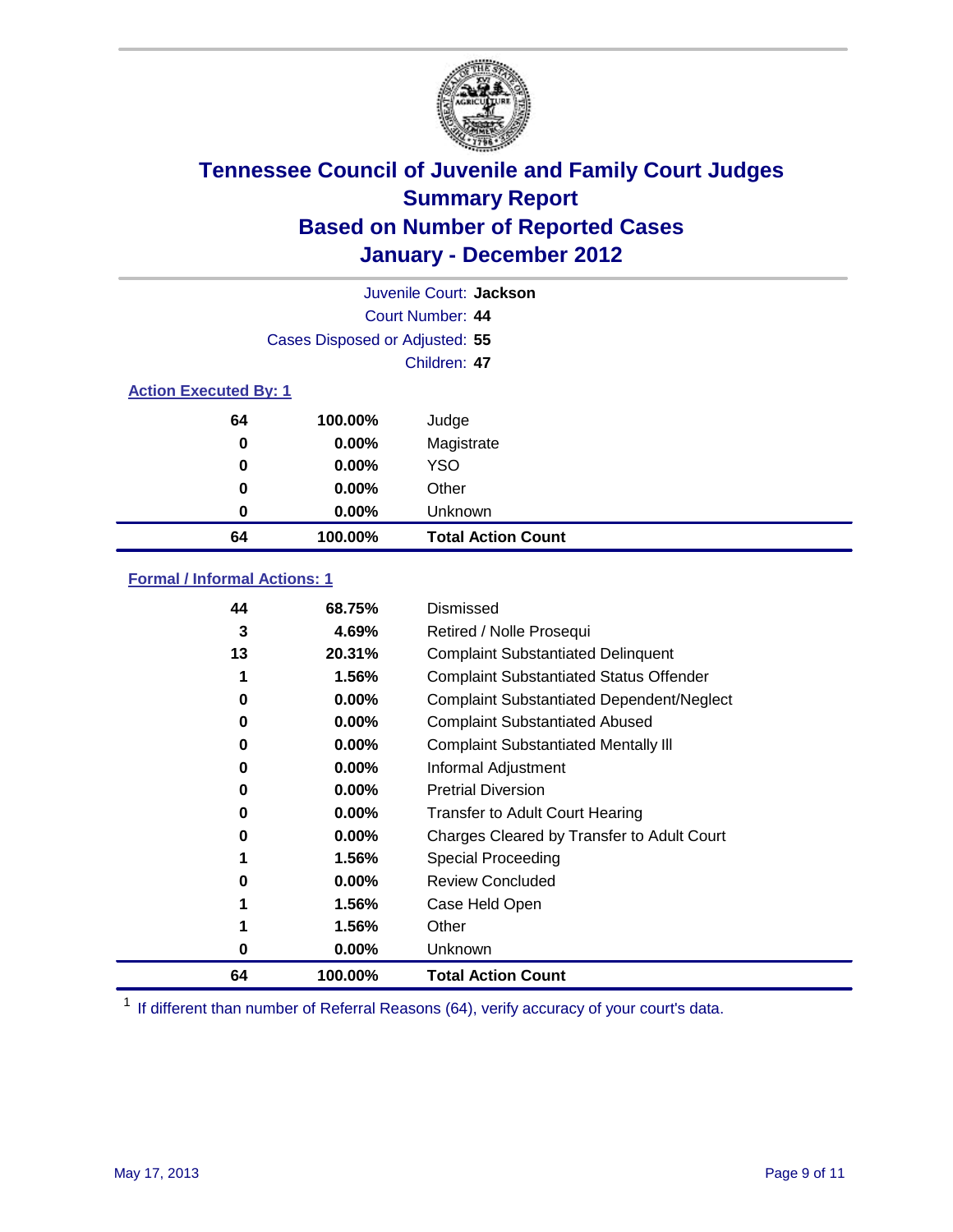

|                       |                                | Juvenile Court: Jackson                               |
|-----------------------|--------------------------------|-------------------------------------------------------|
|                       |                                | Court Number: 44                                      |
|                       | Cases Disposed or Adjusted: 55 |                                                       |
|                       |                                | Children: 47                                          |
| <b>Case Outcomes:</b> |                                | There can be multiple outcomes for one child or case. |
| 41                    | 70.69%                         | <b>Case Dismissed</b>                                 |
| 3                     | 5.17%                          | Case Retired or Nolle Prosequi                        |
| 0                     | 0.00%                          | Warned / Counseled                                    |
| 1                     | 1.72%                          | Held Open For Review                                  |
| 1                     | 1.72%                          | Supervision / Probation to Juvenile Court             |
| 0                     | 0.00%                          | <b>Probation to Parents</b>                           |
| 1                     | 1.72%                          | Referral to Another Entity for Supervision / Service  |
| 0                     | 0.00%                          | Referred for Mental Health Counseling                 |
| 0                     | 0.00%                          | Referred for Alcohol and Drug Counseling              |
| 0                     | 0.00%                          | Referred to Alternative School                        |
| 0                     | 0.00%                          | Referred to Private Child Agency                      |
| 0                     | 0.00%                          | Referred to Defensive Driving School                  |
| 0                     | 0.00%                          | Referred to Alcohol Safety School                     |
| 0                     | 0.00%                          | Referred to Juvenile Court Education-Based Program    |
| 0                     | 0.00%                          | Driver's License Held Informally                      |
| 0                     | 0.00%                          | <b>Voluntary Placement with DMHMR</b>                 |
| 0                     | 0.00%                          | Private Mental Health Placement                       |
| 0                     | 0.00%                          | <b>Private MR Placement</b>                           |
| 0                     | 0.00%                          | Placement with City/County Agency/Facility            |
| 0                     | 0.00%                          | Placement with Relative / Other Individual            |
| 5                     | 8.62%                          | Fine                                                  |
| 0                     | 0.00%                          | <b>Public Service</b>                                 |
| 0                     | 0.00%                          | Restitution                                           |
| 0                     | 0.00%                          | <b>Runaway Returned</b>                               |
| 0                     | 0.00%                          | No Contact Order                                      |
| 0                     | 0.00%                          | Injunction Other than No Contact Order                |
| 0                     | 0.00%                          | <b>House Arrest</b>                                   |
| 0                     | $0.00\%$                       | <b>Court Defined Curfew</b>                           |
| 0                     | $0.00\%$                       | Dismissed from Informal Adjustment                    |
| 0                     | $0.00\%$                       | <b>Dismissed from Pretrial Diversion</b>              |
| 0                     | 0.00%                          | <b>Released from Probation</b>                        |
| 0                     | $0.00\%$                       | <b>Transferred to Adult Court</b>                     |
| 0                     | 0.00%                          | <b>DMHMR Involuntary Commitment</b>                   |